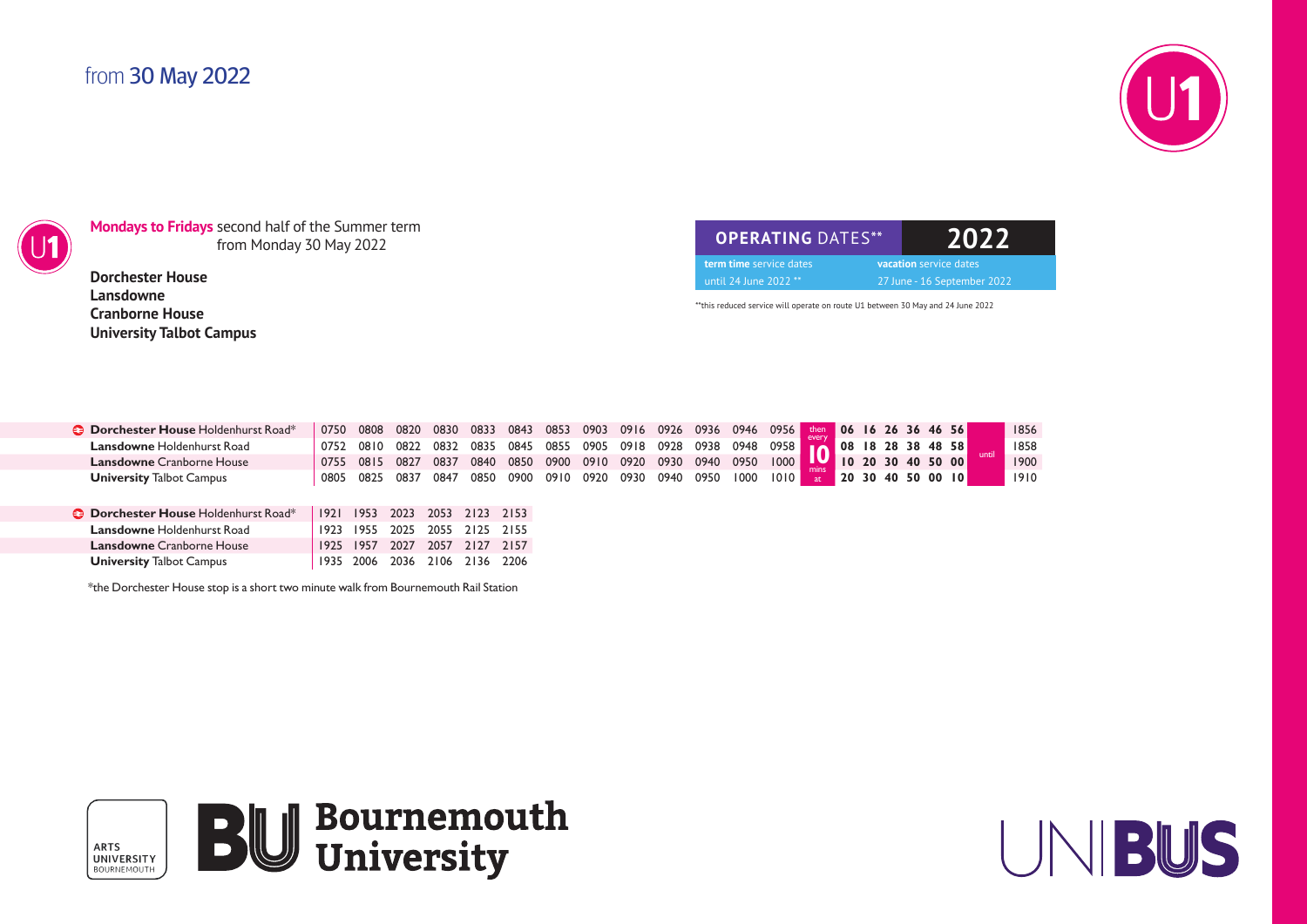## from 30 May 2022





**Mondays to Fridays** second half of the Summer term from Monday 30 May 2022

**University Talbot Campus Cranborne House Lansdowne Dorchester House**

**OPERATING** DATES\*\* **2022 term time** service dates **vacation** service dates until 24 June 2022 \*\* 27 June - 16 September 2022

\*\*this reduced service will operate on route U1 between 30 May and 24 June 2022

| <b>University Talbot Campus</b>             | 0805 | 0825 | 0840                        | 0855 then 05 15 25 35 45 55 |  |  |  |  | 1905 | 1915 | 1940 | 2010 2040 2110 2140 2210           |           |           |  |
|---------------------------------------------|------|------|-----------------------------|-----------------------------|--|--|--|--|------|------|------|------------------------------------|-----------|-----------|--|
| <b>Lansdowne Cranborne House</b>            | 0815 | 0835 | 0850                        | 0905 16 15 25 35 45 55 05   |  |  |  |  | 1915 |      |      | 923   948 2018 2048 2118 2148 2218 |           |           |  |
| <b>Lansdowne Holdenhurst Road</b>           | 0817 | 0837 | 0852 0907 17 27 37 47 57 07 |                             |  |  |  |  | 1917 |      |      | 1925 1950 2020 2050 2120 2150 2220 |           |           |  |
| <b>B</b> Dorchester House Holdenhurst Road* | 0820 | 0840 | 0855                        | $0910$ at 20 30 40 50 00 10 |  |  |  |  | 1920 | 1927 | 1952 | 2022                               | 2052 2122 | 2152 2222 |  |

\*the Dorchester House stop is a short two minute walk from Bournemouth Rail Station